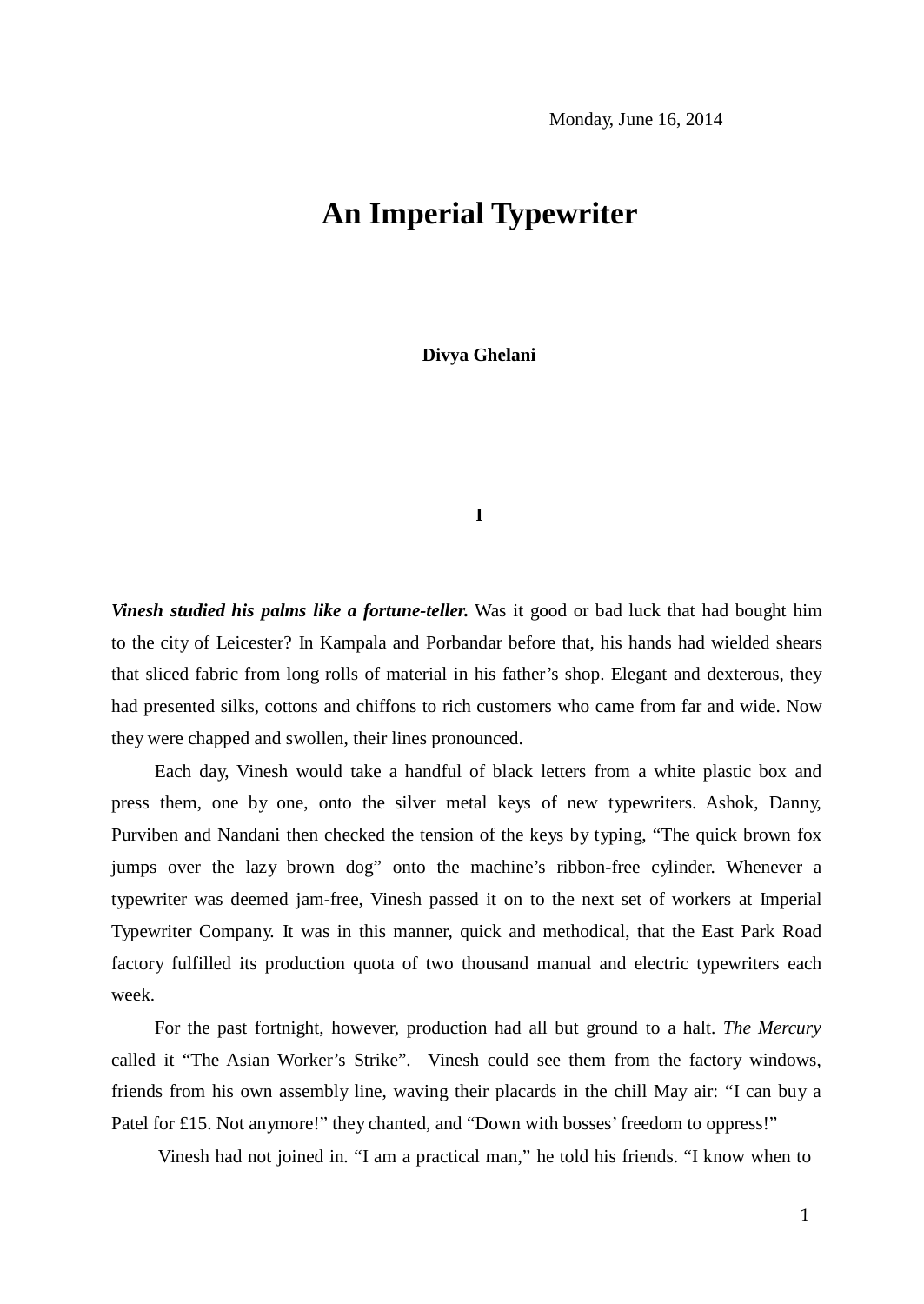knock at the door and when to wait to be let in."

Who could blame him? His wife Damyanti was seven months pregnant. The couple wanted to move out of the derelict terraced house they shared with nine others. They hoped for one of those "so so" rentals off the Belgrave Road. Vinesh had seen a new job advertised on the work notice-board and had already arranged an 11.30 am meeting with Mr. Snell:

### **IMPERIAL TYPEWRITER INSPECTOR WANTED. ENQUIRE WITH FACTORY MANAGER FOR FURTHER DETAILS.**

#### **II**

A stack of sealed brown envelopes sat on Mr. Snell's mahogany desk. Beside them stood an antique globe and a photo of the smiling Mrs. Snell, her arms around a pair of blonde, toothless girls. Rectangular glass cabinets lined the office walls, the sort of cabinets one might find in a museum. Each one contained an Imperial typewriter, resplendent on a cushion of plush red velvet.

Outside the office, Vinesh could hear the workers chanting their discontent. Inside, Mr. Snell seemed distant.

"What can I do for you, Vinny?" he said.

"Sir. I would like to enquire about the advertised position."

Mr. Snell lit a cigarette.

"Can I call you my friend?" he said, assessing his worker.

"Oh yes," replied Vinesh. "Yes, Sir, of course you can."

Vinesh shifted slightly in his leather chair. It squeaked. He remembered his wife Damyanti, which gave him courage.

"Sir, my credentials are that I have been working as an assembly line worker at Imperial for over fifteen months now and, I believe, having already owned and run a business in Kampala, that I can manage …"

"You play cricket, Vinny?"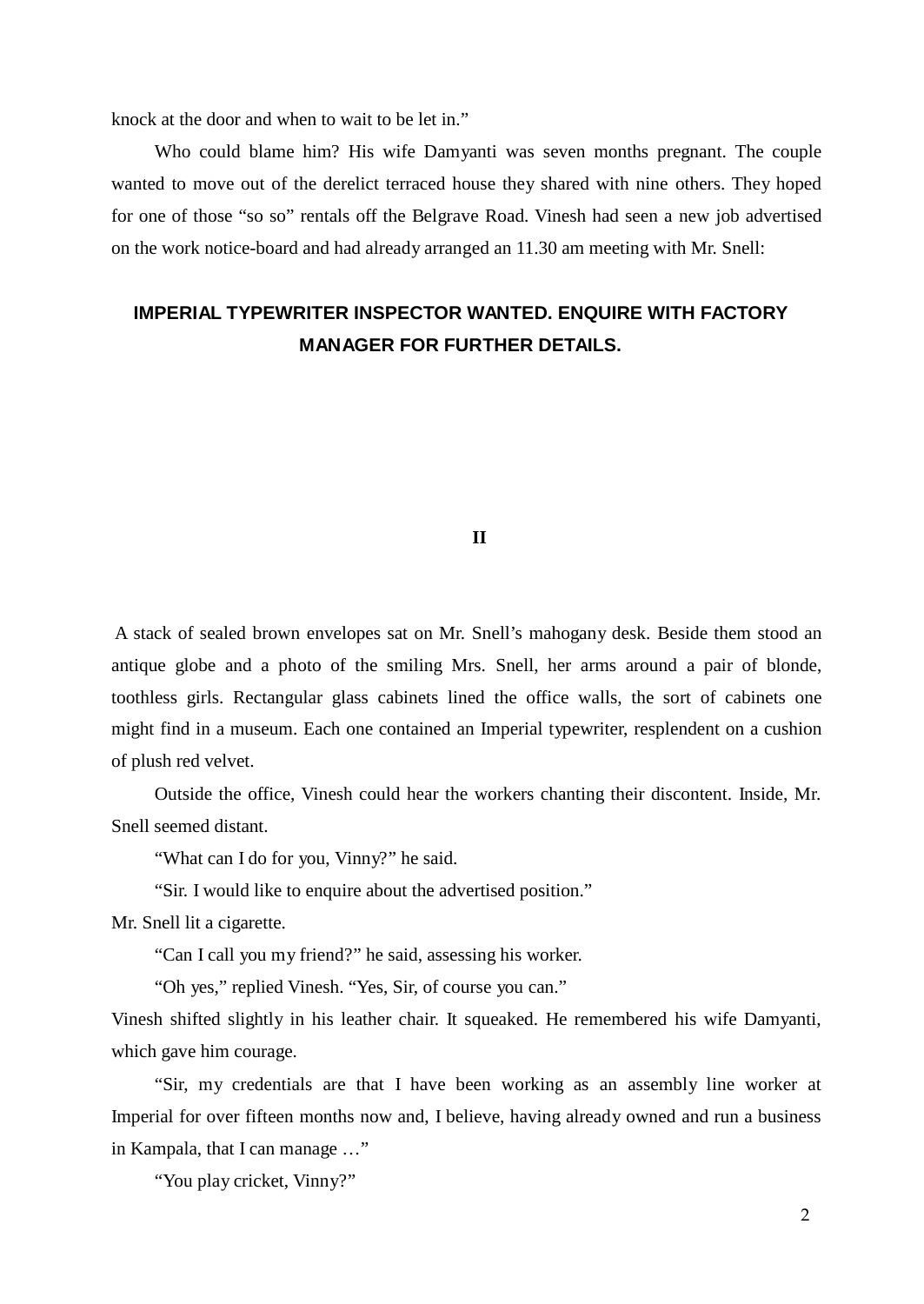"Excuse me, Sir?"

"Someone in the canteen told me that you are a very good left-arm spin bowler. Is that true?"

Vinesh was delighted. He had no idea Mr. Snell was a cricket man. He played mainly with workers from Imperial. His friend Aamir would pass a timetable around the factory every Thursday afternoon so that workers could play whenever they weren't on shifts. There was Ashish, Bharat, Sanjay, Iqbal, Aamir, Rakesh, Amit, Caribbean Danny and Paul …

"Tell me. Aren't the people you play with on strike right now?" said Mr. Snell.

"Well," replied Vinesh. "Some of them. But I'm not …"

"Some of them? That's what I'm getting at. You see, Vinny, you need to put yourself in my shoes. Instead of coming in here *asking* for things, you just need to think a bit more about what you can offer. If I were to promote you I'd be turning down dozens of honest, loyal workers. And then those same loyal workers would start to wonder: "Why has Mr. Snell employed that Indian man who spends all his time with strikers?"

"But I'm not on strike," said Vinesh.

"No, Vinny. But you play cricket for the other team. You understand me? Now I've got letters here." Mr. Snell tapped the stack of brown envelopes with his fountain pen.

"They're from Head Office, telling strikers that if they don't return to work tomorrow morning, they should come in and collect their cards. Sacked, the lot of them. And you can tell them that too. Tell them that from now on it'll be cricket 24/7!"

"I'm sorry, Sir, but I came only about the job," said Vinesh. "My wife …"

Vinesh's tongue faltered in his mouth. He found himself listening to Mr. Snell, whose voice had grown croaky with emotion.

"Imagine what it's like for me, Vinny. I've got Head Office breathing down my neck, clients cancelling orders, strikers outside … it's not easy. Everyone wants to have a go at management but just try bloody *being* management. It's a nightmare is what it is."

Mr. Snell's secretary poked her head round the door. Was he ready for his next appointment? His client was waiting for him in a nearby hotel. Mr. Snell nodded.

"Thank you, Deirdre," he said. "Vinny was just seeing himself out." He watched on as Mr. Snell rose from his chair, grabbed his jacket and left.

Alone in the office, Vinesh's gaze fell on the typewriters inside Mr. Snell's glass cabinets. One of them was dated 1908. Another, in electric green, was labelled: **IMPERIAL TYPEWRITER GOOD COMPANION MODEL 4.** It was compact, modern and by far his favourite. He moved in to inspect it further. To his surprise, Vinesh found that the cabinet was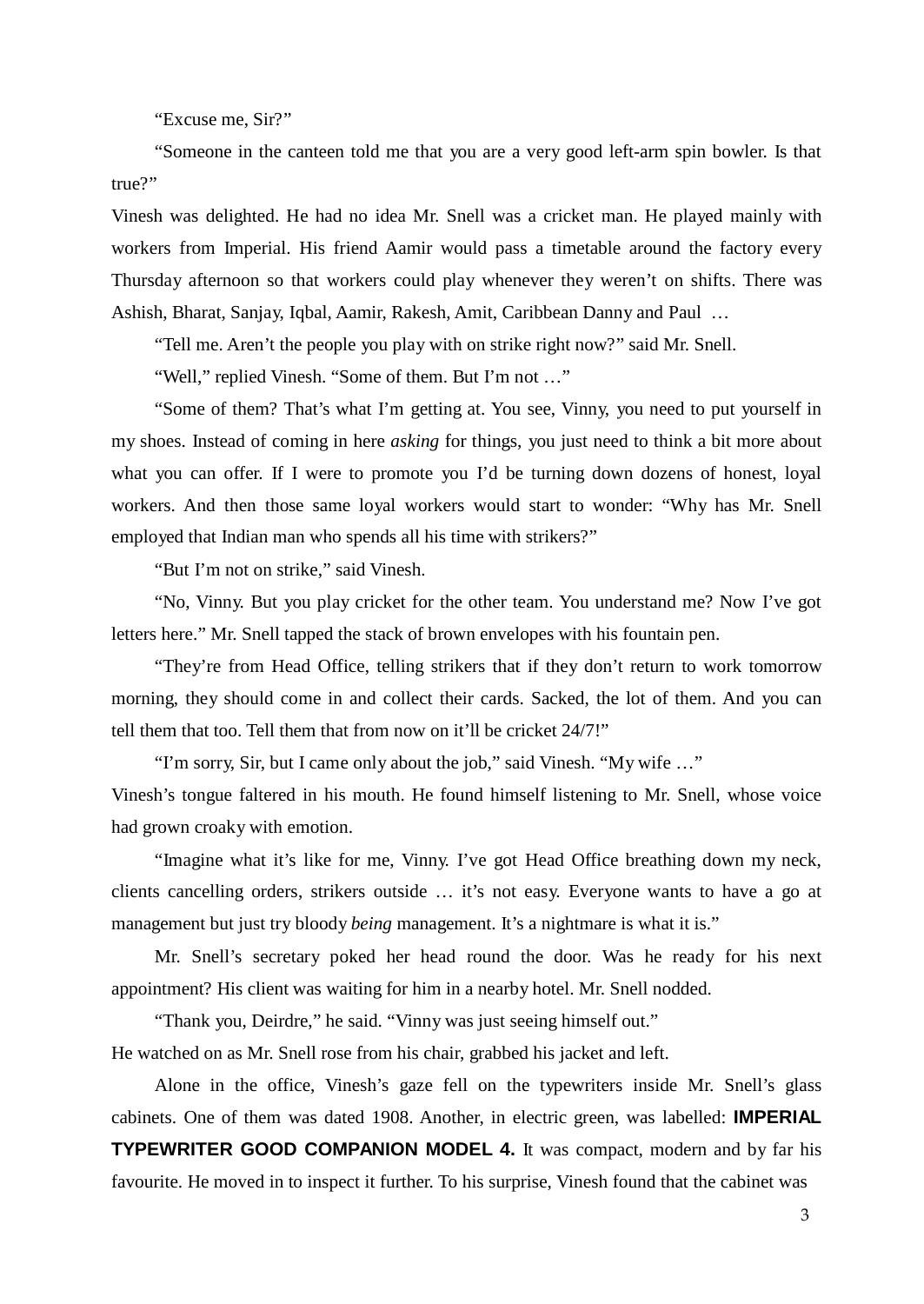unlocked. He opened the glass door and ran his fingers along its keys. He lifted out the typewriter and weighed it in his hands. How light it was!

#### **III**

Vinesh charged down East Park Road, holding the green typewriter in his outstretched arms as though he were offering it to the world.

He forged past Victorian terraces with names like Jubilee and Albion, wondering what he would say to his wife. He wasn't any good at lying to her. She always saw right through him.

As Vinesh turned the corner onto St. Saviours Road, he lowered his hands and all but stopped. At least the strikers had a choice. As for him, he could never go back to Imperial. Mr. Snell might even call the police. The thought made him walk faster, whispering mantras his mother had taught him as a child.

He felt calmer as he reached Spinney Hill Park, with its tulips and elms. He sat on a bench, the green typewriter at his side. Blackbirds cawed above him and beyond them were the distant sounds of factories and cars. He ran his fingers across the typewriter's royal seal, then its unused ribbon and smooth, black barrel. He pressed one of its keys. 'i', 'i' it went. 'iii.' Perhaps he would use it to write his memoirs? His unborn child would learn about his father's shop in Kampala, the orange trees and rose gardens. He would write about the day he and his brothers travelled to the Odeon cinema in Jinja to see *Summer Holiday*. He would write about the exodus too; the soldiers who had put a gun to his head on the road to Entebbe airport, the relief he had felt on boarding the plane. He would tell the story of Heathrow Airport on Boxing Day, 1972, his very first day in England. He had never before seen snow. He played with the typewriter's keys.

# **Snow down cotton falling**

**like**

**wool**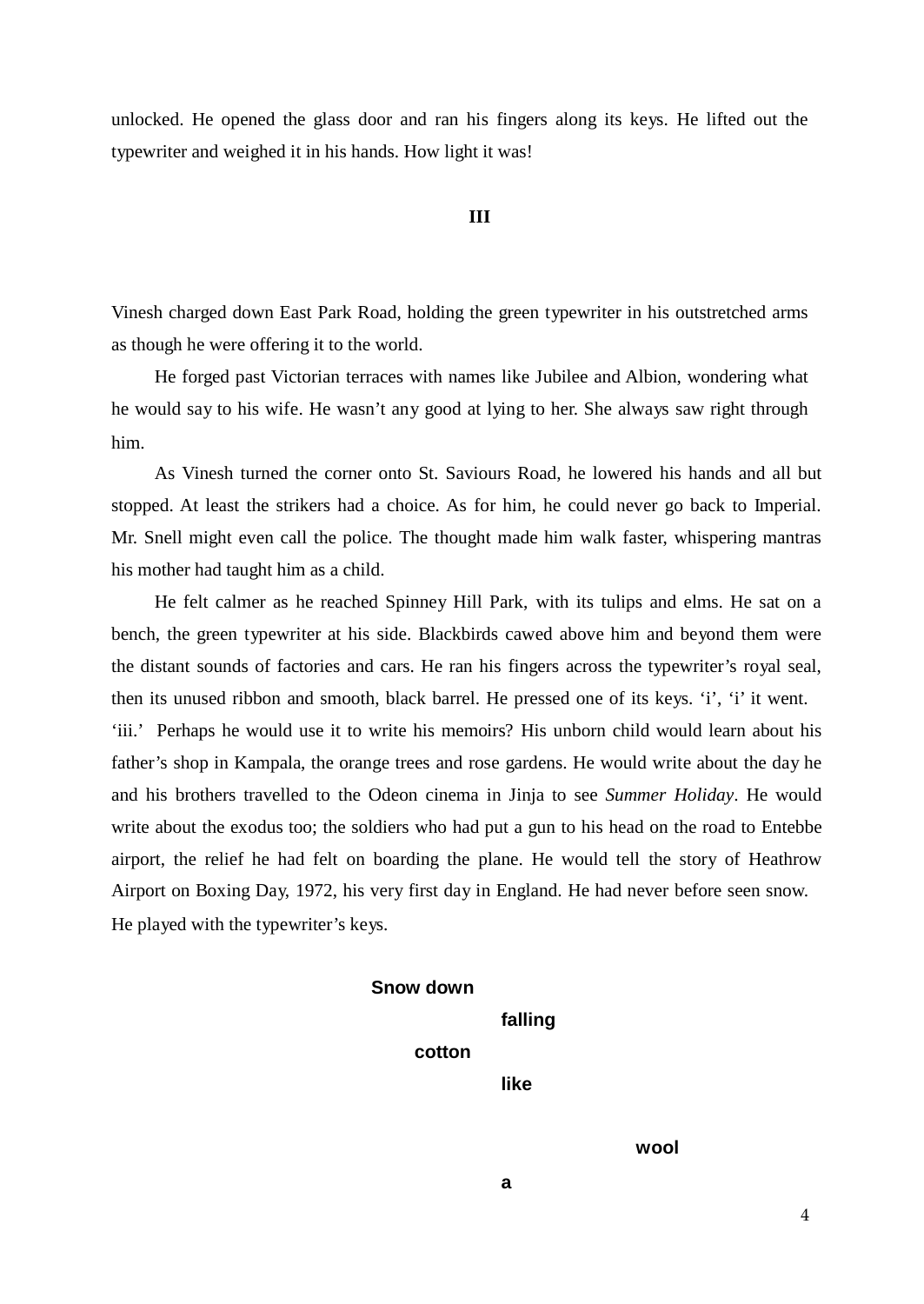

Vinesh tugged at the steel handle of the typewriter, as though shaking its hand.

"Pleased to meet you," he said.

So many stories he would tell it, his new friend.

#### **IV**

As they sat on the bench together, Vinesh remembered more and more stories. There was his first Leicester job as a supermarket trolley boy, and the boss who sacked him for being too smart. There was the Anglican couple who took him and Damyanti into their home on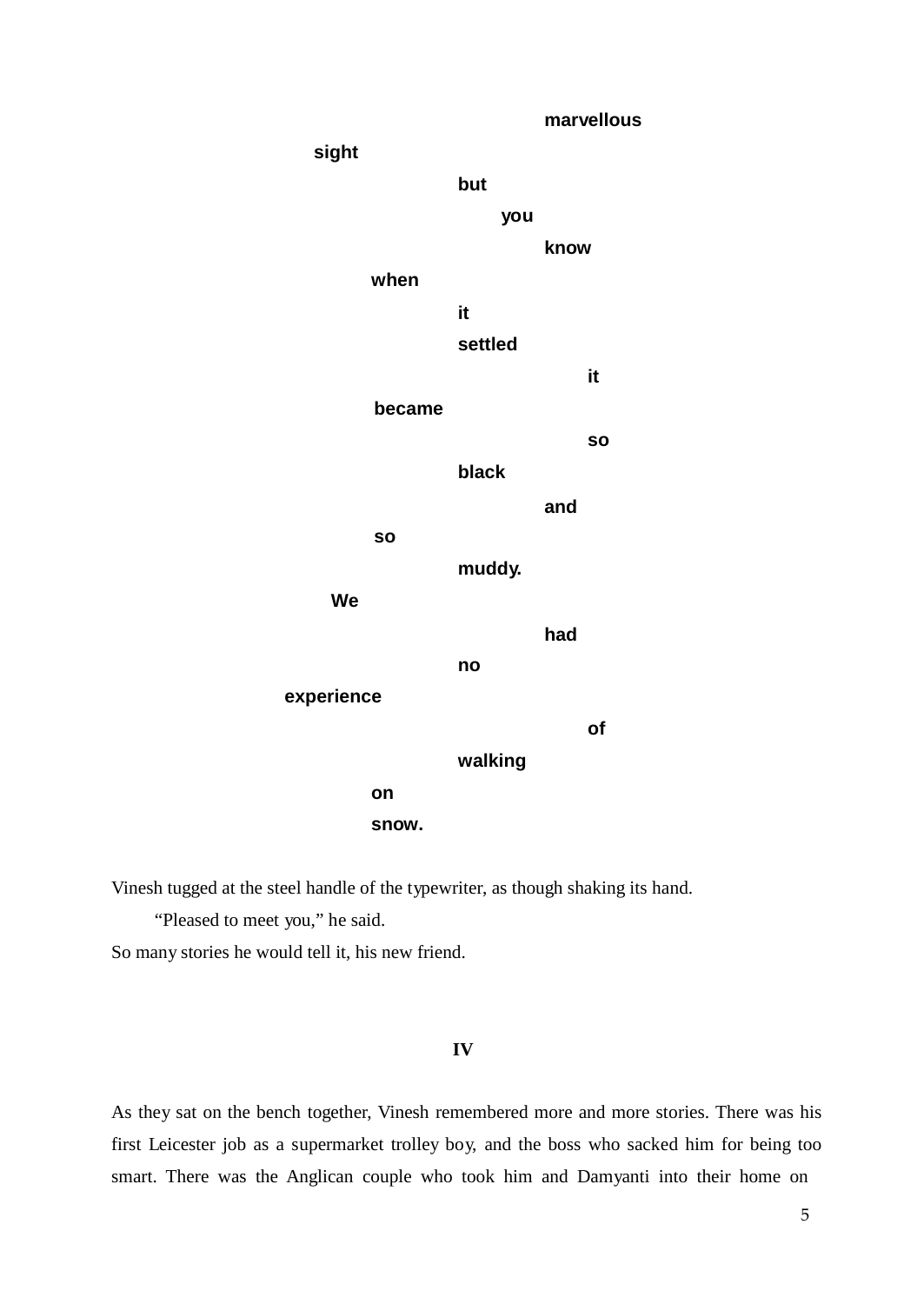condition that they didn't cook Indian food. There was the job centre lady who told him that his qualifications meant nothing here, that he should go back to college to do A-Levels, him a thirty-one-year-old man! He recalled the morning he found work at Imperial too, of how grateful he had felt with so little.

There were tiny flecks on his light blue shirt. Vinesh looked up. Rain. Just his luck. He spotted a Pavilion in the distance, but a group of rough-looking teenagers were heading towards it. He inspected his friend, hoping it wouldn't rust, wishing it had come with a carry case. Again, he took up the typewriter, cradling it in his arms as he hurried along the path.

As the rain poured down onto Leicester, Vinesh headed towards the Melbourne Road and continued along St. Peters Road. He ran along Sparkenhoe, his soaked-through shoes slapping against the cold wet pavement. He crossed the little bridge near the old hospital with its heavy flow of traffic and clattered down a flight of steps just before Constitution Hill.

Vinesh walked without a destination in mind. Reaching St. George's Way, he wandered into a graveyard. Factory noise swelled and roared around him. No job, no money, the ways in which he still carried home in heart. Before she died, his mother was forever getting lost in Leicester's streets. She couldn't read English and the houses looked so similar. He imagined her now, wandering the graveyard like a ghost, asking passers-by in Gujarati to help her get home. *Kutro desh* she had called it. *Salo kutro desh.* That day Vinesh found her at a bus stop, crying softly into her umbrella.

The rain slowed. It must have been lunchtime because, just beyond the church, workers were running from teashop to cob shop with newspapers covering their heads. One of them pointed to Vinesh's typewriter, but he couldn't hear what was said.

He made his way to the corner of Rutland Street and Southampton Street. He found himself standing in front of a magnificent Renaissance-style warehouse. He would have taken it for a hotel were it not for the workers piling through the side door. FAIRE BROTHERS, EST. 1898, the sign read.

"Excuse me," Vinesh said to one of them. "What does the factory make?"

"Boots, shoes, laces, the usual bollocks," said the man without stopping.

Vinesh shifted the typewriter under his left arm and ambled into the marble porch. It sparkled like Aladdin's fairy cave.

"Yes?" said a secretary, "Do you have an appointment?"

"I'm looking for work," he said.

"Well, you've got to do it in the normal way," she said. "Apply like everybody else."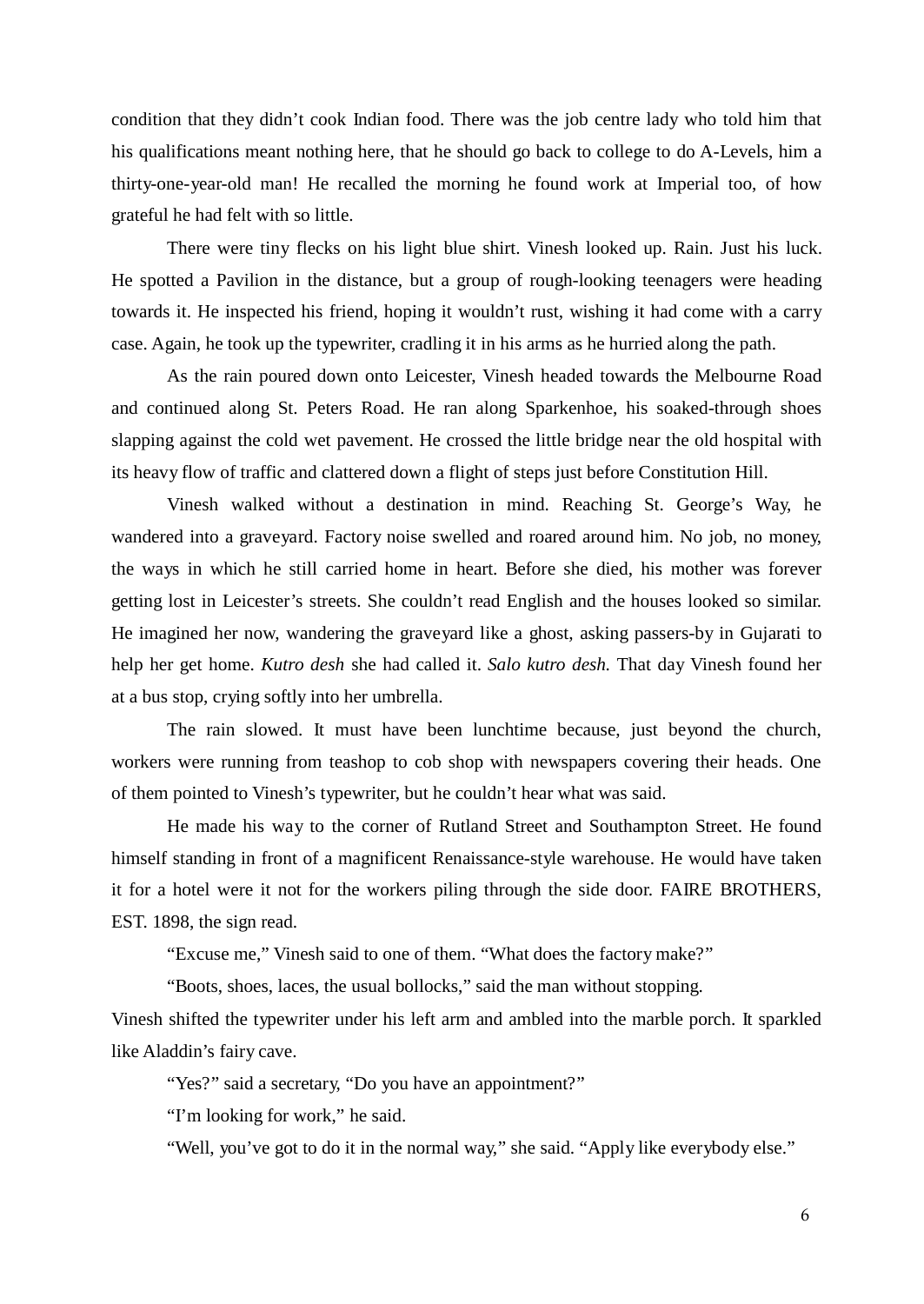He thanked her, but as he turned away, something cracked inside him. He turned back to face her.

"Please," he said. "My wife is pregnant. I need a job."

"Go on then," she said. "Wait here."

He stood, dripping wet, with the typewriter in his hands. Footsteps approached.

"Can I help you?" said a bald man with a loud voice, "Looking for work, I gather." Vinesh nodded.

"Where are you from?"

"Uganda."

"No," he said. "I mean, work-wise. In Leicester."

"Imperial," replied Vinesh.

"You're not one of them bloody strikers, are you?"

"Oh no," said Vinesh. "I quit my job. Looking for something better."

"Quit your job, eh? Is that … a typewriter? Isuppose they gave you that then?"

"The boss gave it to me to thank me for my hard work. He was going to give me a promotion."

"That's a pack of bloody lies if ever I heard them!"

The secretary laughed too.

"A man comes in and says his boss has gifted him a typewriter! The bloody cheek! You're a liar and thief, that's what you are. Now get out before I call the police!"

**V**

Vinesh boarded the 221 bus with his electric green typewriter. As he balanced it in his hands and searched for change, the conductor told him to hurry the hell up.

On the top deck, Vinesh wiped tears from his eyes. The bus crossed Leicester, passing factories, shops, pubs and churches. He watched from the window, cursing the typewriter.

He got down at East Park Road and made his way to the Imperial Typewriter Company. The rain had stopped and the sun was coming out. Vinesh's heart opened when he saw his friends.

"Arre! Vinesh bhai!" said Nandani. "Shouldn't you be working inside?"